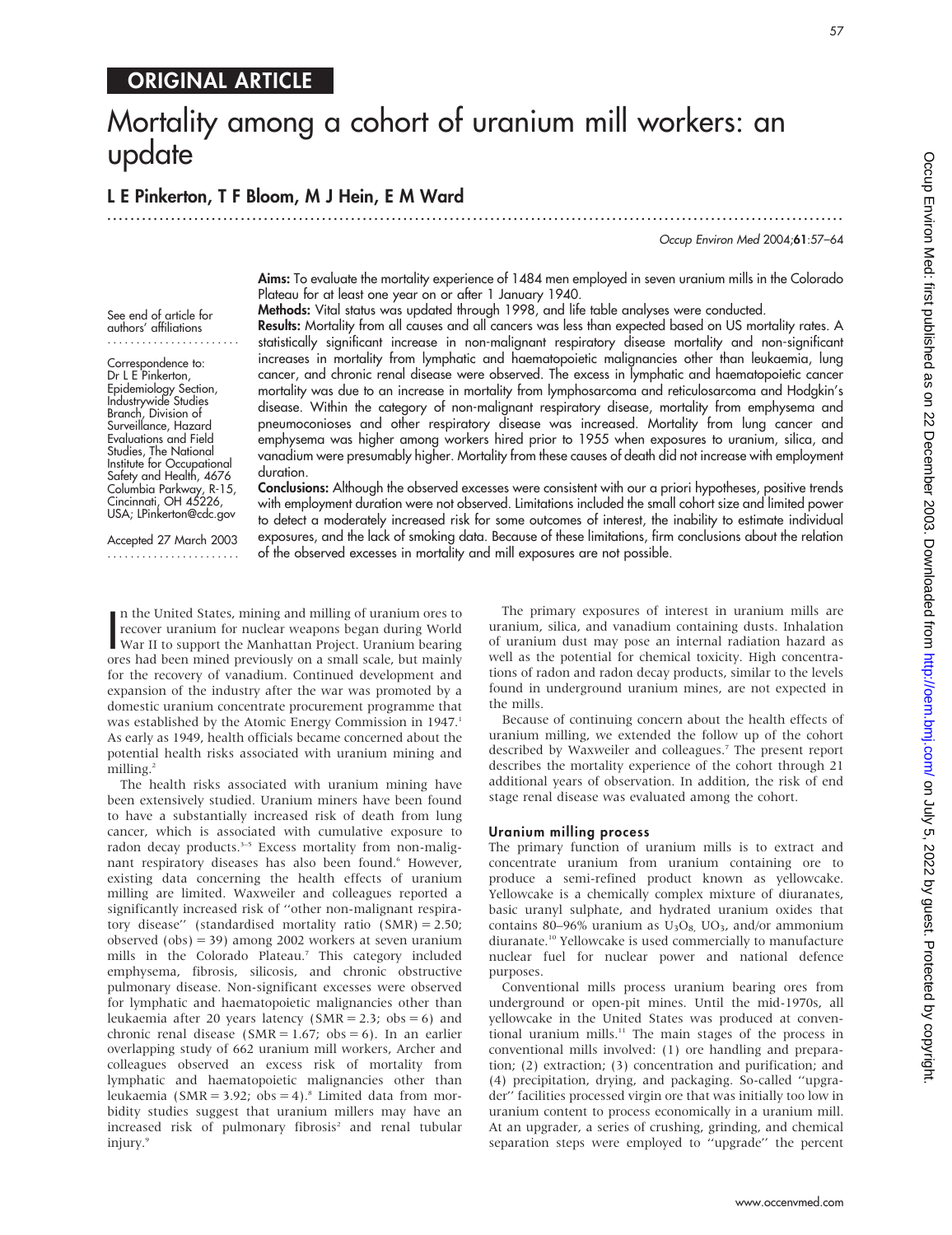### Main messages

- Potential exposures among uranium mill workers that may be associated with adverse health effects include uranium, silica, and vanadium containing dusts.
- N We observed a statistically significant increase in mortality from non-malignant respiratory disease and non-significant increases in mortality from lymphatic and haematopoietic malignancies other than leukaemia, lung cancer, and chronic renal disease. These findings were consistent with our a priori hypotheses.
- The SMRs for lung cancer and emphysema among men hired before 1955, when exposures to uranium, silica, and vanadium were presumably higher, were significantly increased and greater than the SMRs observed among men hired in 1955 or later. However, mortality for causes of death observed to be in excess did not increase with employment duration.
- Limitations include a lack of smoking data, small cohort size and limited power to detect a moderately increased risk for some outcomes of interest, and the inability to estimate individual exposures to uranium, silica, and vanadium.

uranium contained in the final product, which was sent to a uranium mill for further processing. Unlike conventional uranium mills, upgrader facilities did not carry out concentration and purification of the uranium, and precipitation, drying, and packaging of yellowcake. In this paper, the term "mill" will be used in reference to both conventional uranium mills and upgrader facilities.

## METHODS

### Cohort description

The cohort was assembled from the personnel records obtained from the companies operating seven uranium mills (five conventional uranium mills and two upgraders). The original cohort described by Waxweiler and colleagues, which is referred to hereafter as the Waxweiler cohort, included 2002 men who had worked for at least one day after 1 January 1940, worked for at least one year in uranium mills, and never worked in underground uranium mines.<sup>7</sup> Because some of the work histories in the Waxweiler cohort were found to be coded inaccurately, we recoded all work histories. We also reviewed documentation from the original study to identify men who met the original cohort criteria, but had been omitted. Personnel records were obtained and work histories updated for cohort members who were still employed in 1971 when the personnel records were originally microfilmed. After re-coding the work histories, we limited the cohort to men who met the original cohort criteria, had never worked in an above-ground or underground uranium mine, and had worked for at least one year in the seven uranium mills before the personnel records were originally microfilmed in 1971 while the mills were operating to recover uranium and/or vanadium concentrates. The final cohort included 1485 men, 1438 (96.8%) of whom were in the Waxweiler cohort. Of the 564 workers not included in the current study, 103 (18.3%) worked in uranium mines, 318 (56.4%) never worked in one of the seven mills comprising the study, 141 (25.0%) worked for less than one year in the seven mills when they were operating, and one (0.2%) was excluded because the work history was incomplete. One woman whose gender was coded incorrectly in the Waxweiler cohort was also excluded.

#### Follow up

The vital status of all persons in the cohort was determined until 31 December 1998. Follow up included inquiry through the Social Security Administration, Internal Revenue Service, US Postal Service, National Death Index (NDI), and state bureaus of motor vehicles. Death certificates were obtained from state vital records offices for some deceased members of the cohort and coded by a trained nosologist according to the revision of the International Classification of Diseases in effect at the time of death. The causes of death for other deceased members of the cohort were obtained from the NDI.

To identify cohort members with treated end stage renal disease, the cohort was linked with the End Stage Renal Disease (ESRD) Program Management and Medical Information System (PMMIS) by name, social security number, and date of birth. The ESRD PMMIS is maintained by the Health Care Financing Administration (HCFA) and includes all individuals who received Medicare covered renal replacement therapy (dialysis or transplant) in 1977 or later. Approximately 93% of ESRD patients in the United States are included in the ESRD PMMIS.<sup>12</sup>

#### Analysis

The mortality experience of the cohort was analysed with the use of the National Institute for Occupational Safety and Health (NIOSH) modified life table analysis system (LTAS).13 14 Each cohort member accumulated person-years at risk (PYAR) for each year of life after 1 January 1940 or completion of the one year eligibility period, whichever was later, until the date of death for deceased cohort members, the date last observed for persons lost to follow up, or the ending date of the study (31 December 1998) for cohort members known to be alive. Cohort members known to be alive after 1 January 1979 (the date that the NDI began) and not identified as deceased were assumed to be alive as of 31 December 1998. The PYAR were stratified into five year intervals by age and calendar time and were then multiplied by the appropriate US gender, race, and cause specific mortality rates to calculate the expected number of deaths for that stratum. The resulting expected numbers were summed across strata to obtain cause specific and total expected number of deaths. The ratio of observed to expected number of deaths was expressed as the standardised mortality ratio (SMR). Ninety five per cent confidence intervals (CI) were computed for the SMRs assuming a Poisson distribution for observed deaths. The mortality analysis was repeated using Colorado, New Mexico, Arizona, and Utah state mortality rates to generate expected numbers of deaths. In addition to analyses of underlying cause of death, all causes listed on the death certificate were analysed using multiple cause mortality methods described by Steenland and colleagues.<sup>15</sup> Multiple cause analyses are particularly important for diseases that may be prevalent at death but that are not the underlying cause of death.<sup>15</sup> In analyses using state or multiple cause mortality rates, personyears at risk started to accumulate on 1 January 1960, when the rates were first available, or completion of the one year eligibility period, whichever was later.

The end stage renal disease experience of the cohort was analysed using methods described by Calvert and colleagues.16 Briefly, the modified life table analysis system was used to calculate PYAR, expected number of individuals developing ESRD, and standardised incidence ratios (SIRs) for ESRD. Since the ESRD PMMIS is considered incomplete prior to 1977, cohort members who died before this date were excluded from the ESRD analysis. PYAR for cohort members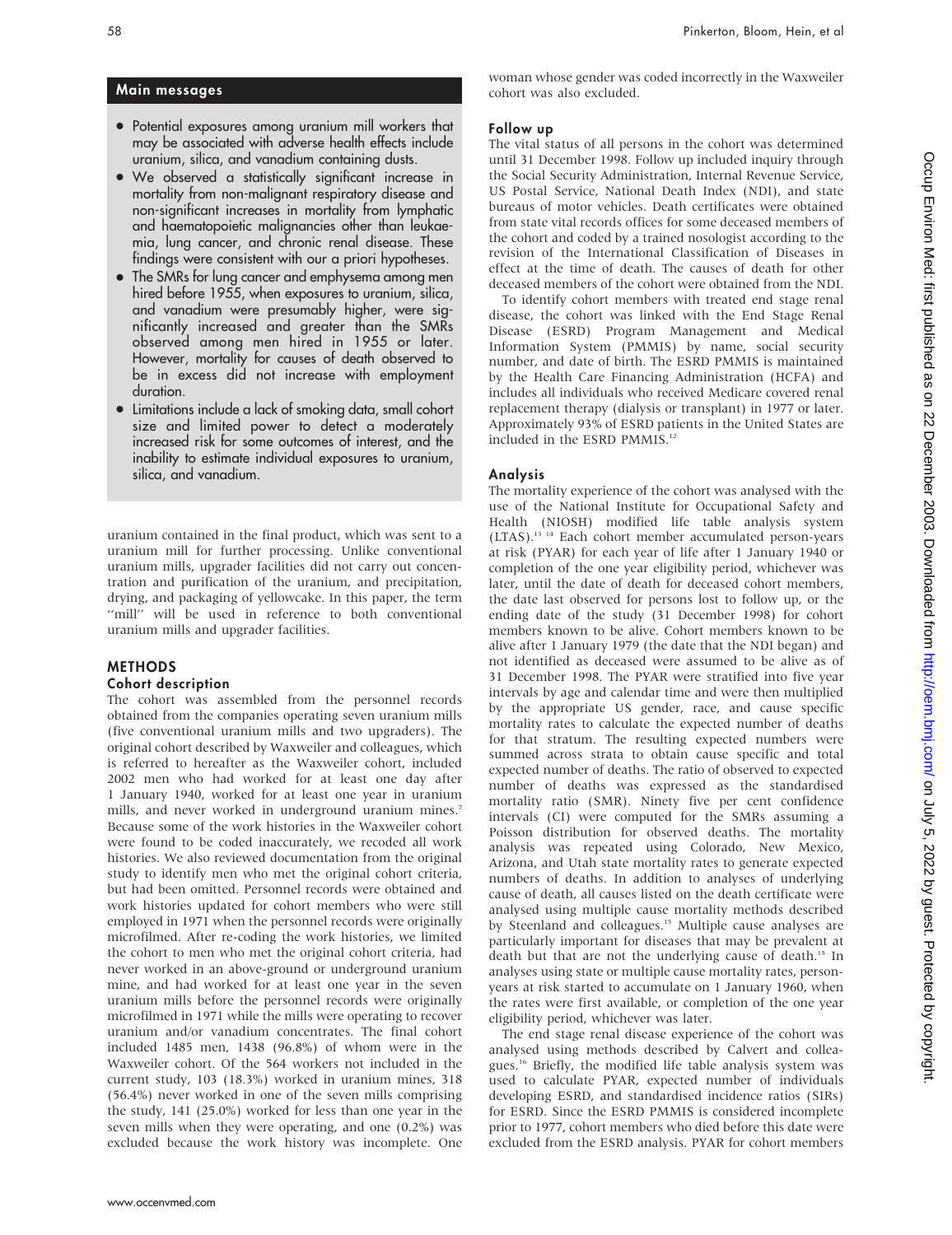who were alive on 1 January 1977 began to accumulate on this date. Cohort members accumulated PYAR until the first service date for those with ESRD, the date of death for deceased cohort members, the date last observed for those lost to follow up, or the ending date of the study for those known to be alive. The first service date for ESRD, which generally represents the date on which renal replacement therapy began, was used as a surrogate for the date of onset of ESRD. After the PYAR were stratified into five year intervals by age and calendar time, the PYAR were multiplied by the appropriate US ESRD incidence rates to calculate the expected number of cases for that stratum. The US incidence rates were developed by NIOSH from the HCFA PMMIS data and US census data as described elsewhere.<sup>16</sup> The expected number of treated ESRD cases in all strata were summed to yield the total expected number. The ratio of the observed to expected number of treated ESRD cases was expressed as the standardised incidence ratio (SIR). The SIR for four major categories of ESRD (systemic, non-systemic, other, and unknown) were also calculated.

We stratified SMRs and SIRs by duration of employment (1–2, 3–9, 10+ years), time since first employment (latency) (0–9, 10–19, 20+ years), and year of first employment  $(<1955, 1955+)$ . In general, the cut points for duration of employment and time since first employment were retained from the original study; however, we lowered the cut point between the lowest and middle duration of employment categories so that the number of deaths in each category would be more similar. The cut point for year first employed was selected a priori based on the assumption that exposures in the earlier years (when there was little emphasis on dust control) would be higher than in later years. Duration of employment was based on employment in the seven cohort mills while they were operating to produce uranium and/or vanadium concentrates and included employment that occurred prior to the start of the follow up period. The analyses were repeated restricting the cohort to those who had worked in a conventional mill and to those who had worked in a conventional mill that produced both vanadium and uranium concentrates. Because of the potential impact of exposures encountered during other employment in the uranium industry, SMRs and SIRs were also conducted restricting the cohort to those without such employment. All analyses were done using the PC version of the LTAS<sup>17</sup> (http:// www.cdc.gov/niosh/ltindex.html). Testing for heterogeneity and trend in the SMRs used the methods of Breslow and Day.<sup>18</sup>

Based on previous studies and the known toxic effects of uranium and silica, the a priori outcomes of interest in this study included non-malignant respiratory disease, chronic renal disease, lung cancer, and lymphatic and haematopoietic cancer other than leukaemia. Within the major category of non-malignant respiratory disease, the minor category ''pneumoconiosis and other respiratory diseases'' was of a priori interest.

#### RESULTS

A total of 1484 men contributing 49 925 person-years were included in the study. Table 1 presents the distribution of the cohort by vital status, plant type (conventional mill, upgrader), duration of employment, time since first employment, and first year of employment. Race was unknown for 642 (43.3%) members of the cohort. Because all workers of known race were white, workers of unknown race were classified as white in the analysis. In the total cohort, 656 (44.2%) men were alive, 810 (54.6%) were deceased, and 18 (1.2%) were lost to follow up. Causes of death were obtained from death certificates or the NDI for 794 (98.0%) of the individuals known to be deceased. Deaths with missing

## Table 1 Characteristics of the study population

| No. of workers                 | 1485            |
|--------------------------------|-----------------|
| Excluded from analysis*        | 1               |
| Person-years at risk           | 49925           |
| Mill type                      |                 |
| Conventional mill only         | 1412 (95.1%)    |
| Upgrader only                  | 44 (3.0%)       |
| <b>Both</b>                    | 28 (1.9%)       |
| Vital status as of 31 Dec 1998 |                 |
| Alive                          | 656 (44.2%)     |
| Dead                           | 810 (54.6%)     |
| Unknown                        | 18 (1.2%)       |
| Year of birth                  | 1921 median     |
|                                | 1872-1951 range |
| Year of first employment†      |                 |
| Prior to 1955                  | 799 (53.8%)     |
| 1955 or later                  | 685 (46.2%)     |
| Duration of employment†        |                 |
| $1-2$ years                    | 634 (42.7%)     |
| 3-9 years                      | 547 (36.9%)     |
| $10 + \text{years}$            | 303 (20.4%)     |
| Time since first employment†   |                 |
| $<$ 10 years                   | 76 (5.1%)       |
| $10-19$ years                  | 128 (8.6%)      |
| $20+$ years                    | 1280 (86.3%)    |

-Employment in the seven mills while operating to produce uranium and/ or vanadium concentrates.

causes of death were included in the other and unknown causes category. The duration of employment of the cohort is relatively short with a median of 3.6 (range 1–36.3) years. Over half of the cohort was first employed prior to 1955. The median time since first employment, based on employment in the seven mills while they were operating, is 37 years.

Almost all of the workers and person-years were from conventional uranium mills. Of the 1440 men who were employed at conventional mills, 1263 (87.7%) were employed at mills that recovered vanadium, 145 (10.1%) were employed at mills that did not recover vanadium, and 32 (2.2%) were employed both at mills that recovered vanadium and mills that did not recover vanadium. Among the entire cohort, 83 (5.6%) men had also been employed in other aspects of the uranium industry according to their employment application or other employment records.

Table 2 shows the results of the analysis for all causes of death. Mortality from all causes was less than expected, which is largely accounted for by fewer deaths from heart disease than expected. Mortality from all malignant neoplasms was also less than expected. Among the outcomes of a priori interest, a statistically significant increase in mortality from non-malignant respiratory disease (SMR = 1.43; 95% CI 1.16 to 1.73;  $obs = 100$ ) and non-significant increases in mortality from trachea, bronchus, and lung cancer  $(SMR = 1.13; 95\% CI 0.89$  to 1.41; obs = 78), lymphatic and haematopoietic malignancies other than leukaemia  $(SMR = 1.44; 95\% \text{ CI } 0.83 \text{ to } 2.35; \text{obs} = 16)$ , and chronic renal disease (SMR = 1.35; 95% CI 0.58 to 2.67; obs = 8) were observed. The excess in mortality from lymphatic and haematopoietic malignancies was due to an excess in mortality from lymphosarcoma and reticulosarcoma  $(SMR = 1.74; 95\% \text{ CI } 0.48 \text{ to } 4.46; \text{obs} = 4) \text{ and Hodgkin's}$ disease (SMR = 3.30; 95% CI 0.90 to 8.43; obs = 4). Within the major category of non-malignant respiratory disease, mortality from emphysema (SMR = 1.96; 95% CI 1.21 to 2.99; obs = 21) and pneumoconioses and other respiratory disease  $(SMR = 1.68; 95\% \text{ CI } 1.26 \text{ to } 2.21; \text{ obs} = 52)$  was significantly increased. Among outcomes other than those of a priori interest, non-significant increases in mortality from other and unspecified cancers ( $SMR = 1.59$ ;  $95\%$  CI 0.98 to 2.43;  $obs = 21$ ) and accidents (SMR = 1.26; 95% CI 0.93 to 1.68;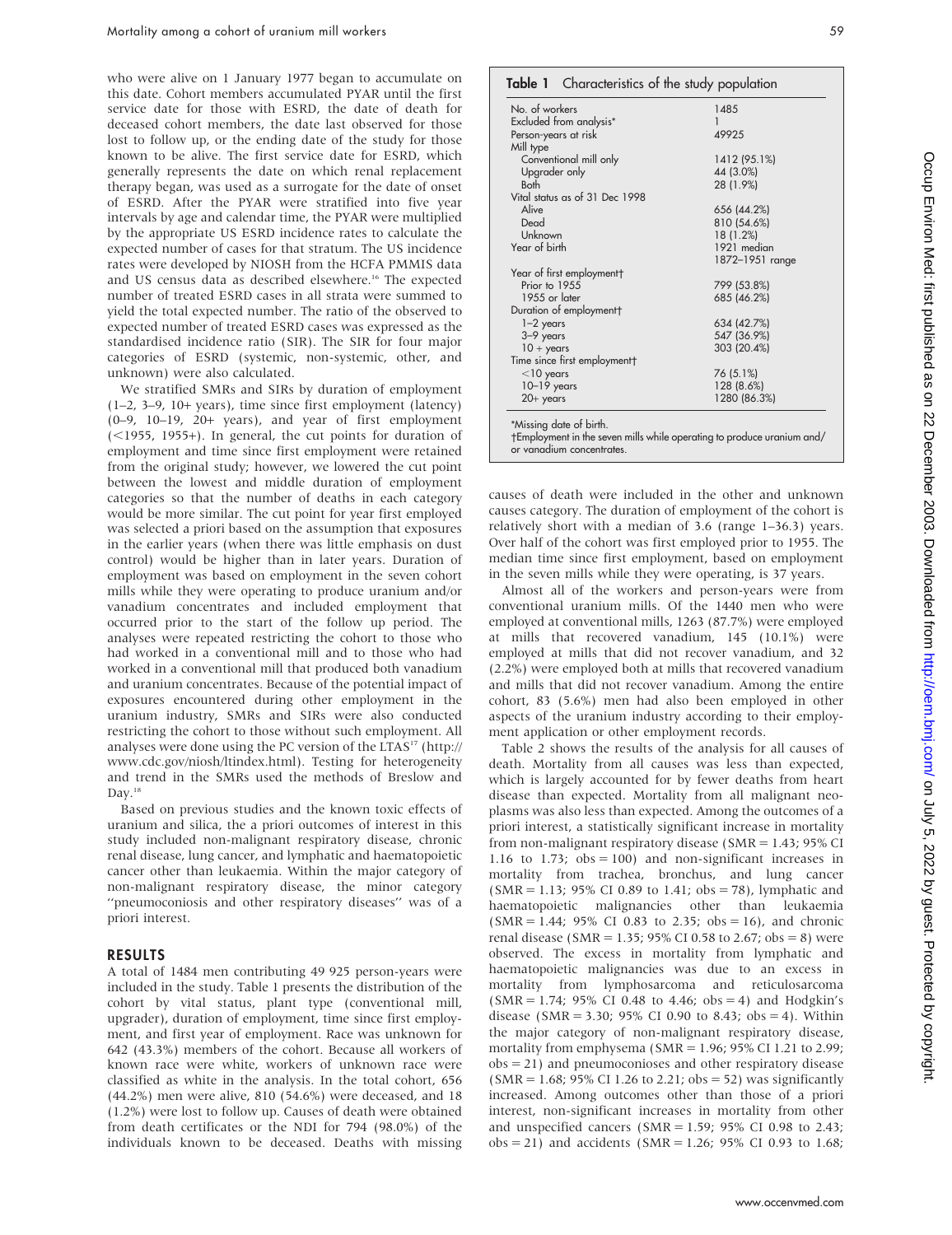| Underlying cause of death (ICD9 code)*                                                                       | Obs            | Exp    | <b>SMR</b> | 95% CI           |
|--------------------------------------------------------------------------------------------------------------|----------------|--------|------------|------------------|
| All causes                                                                                                   | 810            | 877.66 | $0.92+$    | 0.86 to 0.99     |
| All cancers (140-208)                                                                                        | 184            | 204.12 | 0.90       | 0.78 to 1.04     |
| Buccal and pharyngeal CA (140-149)                                                                           | 2              | 5.06   | 0.40       | $0.05$ to 1.43   |
| All digestive CA (150-159)                                                                                   | 33             | 53.18  | $0.62$ §   | $0.43$ to $0.87$ |
| Oesophagus (150)                                                                                             | $\mathbf{1}$   | 5.06   | 0.20       | $0.01$ to $1.10$ |
| Colon (152-153)                                                                                              | 12             | 18.96  | 0.63       | $0.33$ to $1.11$ |
| Rectal (154)                                                                                                 | $\overline{2}$ | 4.77   | 0.42       | 0.05 to 1.51     |
| Liver and biliary (155–156)                                                                                  | $\overline{4}$ | 5.04   | 0.79       | 0.22 to 2.03     |
| Pancreas (157)                                                                                               | 6              | 10.30  | 0.58       | 0.21 to 1.27     |
| All respiratory CA (160-165)                                                                                 | 78             | 72.29  | 1.08       | 0.85 to 1.35     |
| Trachea, bronchus, and lung (162)                                                                            | 78             | 68.93  | 1.13       | 0.89 to 1.41     |
| Male genital CA (185-187)                                                                                    | 15             | 19.67  | 0.76       | 0.43 to 1.26     |
| All urinary CA (188-189)                                                                                     | 5              | 11.03  | 0.45       | $0.15$ to $1.06$ |
| Kidney (189.0-189.2)                                                                                         | 4              | 4.96   | 0.81       | 0.22 to 2.06     |
| Leukaemia/aleukaemia (204-208)                                                                               | 5              | 7.62   | 0.66       | 0.21 to 1.53     |
| Lymphatic and haematopoietic CA other than leukaemia (200–203)                                               | 16             | 11.08  | 1.44       | 0.83 to 2.35     |
| Lymphosarcoma and reticulosarcoma (200)                                                                      | 4              | 2.29   | 1.74       | 0.48 to 4.46     |
| Hodgkin's disease (201)                                                                                      | 4              | 1.21   | 3.30       | 0.90 to 8.43     |
| Other lymphatic and haematopoietic CA (202-203)                                                              | 8              | 7.57   | 1.06       | 0.46 to 2.08     |
| Other/unspecified CA (194-199)                                                                               | 21             | 13.20  | 1.59       | 0.98 to 2.43     |
| Tuberculosis (001-008)                                                                                       | $\overline{2}$ | 3.88   | 0.52       | $0.06$ to $1.86$ |
| Diabetes mellitus (250)                                                                                      | 10             | 14.60  | 0.68       | 0.33 to 1.26     |
| Heart disease (390-398, 402, 404, 410-414, 420-429)                                                          | 293            | 349.10 | 0.849      | 0.75 to 0.94     |
| Ischemic heart disease (410-414)                                                                             | 236            | 280.07 | 0.84§      | 0.74 to 0.96     |
| Other circulatory disease (401, 403, 405, 415-417, 430-459)                                                  | 69             | 83.06  | 0.83       | 0.65 to 1.05     |
| Non-malignant respiratory disease (460-519)                                                                  | 100            | 70.16  | 1.439      | 1.16 to 1.73     |
| Pneumonia (480-486)                                                                                          | 25             | 23.76  | 1.05       | 0.68 to 1.55     |
| Chronic and unspecified bronchitis (490-491)                                                                 | $\overline{2}$ | 2.20   | 0.91       | 0.11 to 3.28     |
| Emphysema (492)                                                                                              | 21             | 10.72  | 1.96§      | 1.21 to 2.99     |
|                                                                                                              | 52             | 30.87  | 1.68§      | 1.26 to 2.21     |
| Pneumoconioses and other respiratory disease (470-478, 494-519)<br>Non-malignant digestive disease (520-579) | 23             | 36.91  | $0.62+$    | 0.39 to 0.94     |
|                                                                                                              | 13             | 13.03  | 1.00       |                  |
| Non-malignant genitourinary disease (580-629)                                                                |                | 1.16   | 0.86       | 0.53 to 1.71     |
| Acute renal disease (580-581, 584)                                                                           | $\mathbf{1}$   |        |            | 0.02 to 4.79     |
| Chronic renal disease (582-583, 585-587)                                                                     | 8              | 5.91   | 1.35       | 0.58 to 2.67     |
| Ill defined conditions (780–796, 798–799)                                                                    | $\pmb{4}$      | 8.01   | 0.50       | 0.14 to 1.28     |
| Accidents (E800-E949)                                                                                        | 47             | 37.23  | 1.26       | 0.93 to 1.68     |
| Violence (E950-E978)                                                                                         | 18             | 17.73  | 1.02       | $0.60$ to $1.60$ |
| Suicide (E950-E959)                                                                                          | 15             | 14.19  | 1.06       | 0.59 to 1.74     |
| Homicide (E960-E978)                                                                                         | 3              | 3.54   | 0.85       | $0.18$ to $2.48$ |
| Other and unknown causes                                                                                     | $27+$          | 14.04  | 1.92§      | 1.27 to 2.80     |

\*International Classification of Disease codes, 9th revision.

-Includes 16 observed deaths with missing death certificates. `95% confidence interval excludes the null value (1.0).

199% confidence interval excludes the null value (1.0).

obs = 47) were observed. The observed other and unspecified cancers were metastatic cancers of unknown primary site. Mortality from all digestive cancers was significantly less than expected (SMR =  $0.62$ ; 95% CI 0.43 to 0.87; obs = 33).

An analysis was also conducted (not shown) using US rate files for 1960 to 1999 which have 99 causes of death instead of 92 because these rate files include more detailed categories of non-malignant respiratory disease and slightly different categories of malignancies of the lymphatic and haematopoietic system. Of the 1484 cohort members, 89 (6.0%) were not included in this analysis because they had either died or were lost to follow up before 1960. Only one death from silicosis (SMR = 5.93; 95% CI 0.15 to 32.94) and two deaths from pneumoconioses other than silicosis and asbestosis (SMR = 2.29; 95% CI 0.28 to 8.25) were observed. The remainder of the excess in non-malignant respiratory disease mortality was due to a significant excess in mortality from emphysema (SMR = 1.83; 95% CI 1.10 to 2.86) and other respiratory diseases (SMR =  $1.62$ ; 95% CI 1.19 to 2.15). Most of the observed deaths from other respiratory diseases were due to chronic obstructive lung disease. In the category of malignancies of the lymphatic and haematopoietic system other than leukaemia, mortality was significantly increased for Hodgkin's disease (SMR = 4.01; 95% CI 1.09 to 10.25,  $obs = 4$ ) and non-significantly increased for non-Hodgkin's lymphoma (SMR = 1.25; 95% CI 0.54 to 2.46; obs = 8).

In order to evaluate whether regional variations in mortality rates could explain the findings, analyses were conducted using state rates as the comparison population (table 3). State rates are not available before 1960 so men who had either died or were lost to follow up before 1960 were also excluded from this analysis. The excess in mortality from cancer of the trachea, bronchus, and lung (SMR = 1.51; 95% CI 1.19 to 1.89) based on state rates was statistically significant and greater than the excess based on US rates since 1960 (SMR = 1.13; 95% CI 0.89 to 1.42). In contrast, the excess in mortality from emphysema (SMR = 1.25; 95% CI 0.75 to 1.95) and other respiratory diseases (SMR = 1.35; 95% CI 0.99 to 1.79) was less than the excess based on US rates. Mortality from chronic renal disease was not increased based on state rates ( $SMR = 1.02$ ;  $95\%$  CI 0.33 to 2.39; obs = 5) and was similar to that based on US rates since 1960 (SMR = 1.00; 95% CI 0.32 to 2.35). This is in contrast to the excess in mortality from chronic renal disease observed based on US rates since 1940.

Tables 4 and 5 show mortality according to duration of employment and time since first employment for selected causes of death based on US rates. Overall mortality was highest among those with the shortest duration of employment and lowest among those with the longest duration of employment. Similar trends with duration of employment were observed for mortality from lung cancer, non-malignant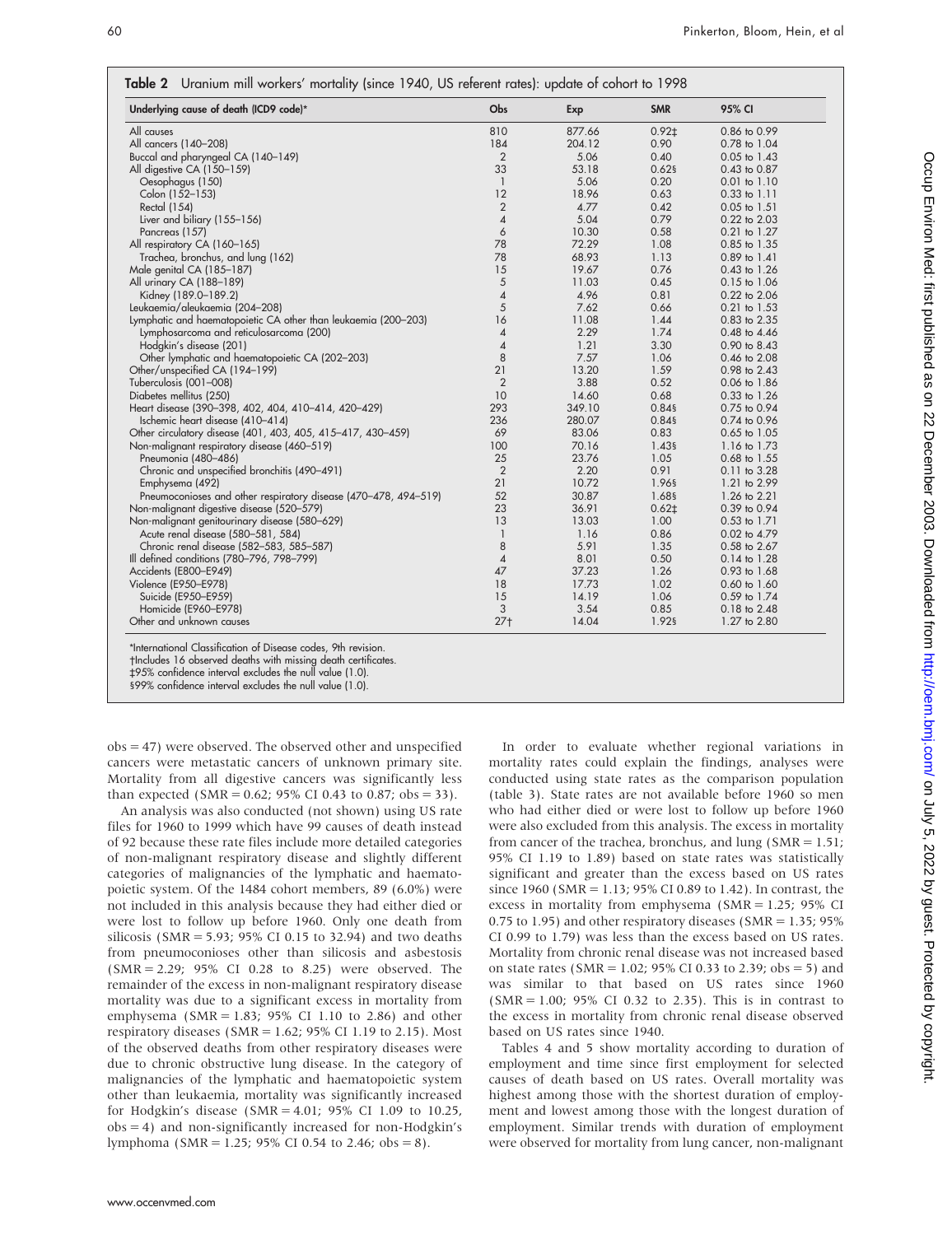| Underlying cause of death (ICD9 code)*                         | <b>Obs</b>  | Exp   | <b>SMR</b> | 95% CI            |  |
|----------------------------------------------------------------|-------------|-------|------------|-------------------|--|
| All respiratory CA (160-165)                                   | 75          | 51.98 | $1.44 \pm$ | $1.13$ to $1.81$  |  |
| Trachea, bronchus, and lung (162)                              | 75          | 49.73 | $1.51 \pm$ | 1.19 to 1.89      |  |
| Leukaemia/aleukaemia (204-208)                                 | 5           | 6.51  | 0.77       | $0.25$ to $1.80$  |  |
| Lymphatic and haematopoietic CA other than leukaemia (200-203) | 15          | 9.58  | 1.57       | 0.88 to 2.58      |  |
| Non-Hodgkin's lymphoma (200, 202)                              | 8           | 5.71  | 1.40       | 0.60 to 2.76      |  |
| Hodgkin's disease (201)                                        | 4           | 0.94  | 4.24       | 1.15 to 10.84     |  |
| Myeloma (203)                                                  | 3           | 2.93  | 1.02       | $0.21$ to $3.00$  |  |
| Other/unspecified CA (187, 194-199)                            | 22          | 11.93 | $1.84+$    | 1.16 to 2.79      |  |
| Non-malignant respiratory diseases (460-519)                   | 94          | 79.32 | 1.19       | 0.96 to 1.45      |  |
| Chronic and unspecified bronchitis (490-491)                   |             | 2.74  | 0.36       | $0.01$ to $2.03$  |  |
| Emphysema (492)                                                | 19          | 15.22 | 1.25       | 0.75 to 1.95      |  |
| Asbestosis (501)                                               | $\mathbf 0$ | 0.12  | 0.00       | 0.00 to 30.62     |  |
| Silicosis (502)                                                |             | 0.45  | 2.22       | 0.06 to 12.36     |  |
| Other pneumoconioses (500, 503, 505)                           | 2           | 0.40  | 5.04       | $0.61$ to $18.19$ |  |
| Other respiratory diseases (470-478, 494-499, 504, 506-519)    | 47          | 34.86 | 1.35       | 0.99 to 1.79      |  |
| Non-malignant genitourinary disease (580-629)                  | 10          | 10.51 | 0.95       | 0.46 to 1.75      |  |
| Acute renal disease (580-581, 584)                             |             | 0.79  | 1.26       | 0.03 to 6.99      |  |
| Chronic renal disease (582-583, 585-587)                       | 5           | 4.89  | 1.02       | 0.33 to 2.39      |  |

-95% confidence interval excludes the null value (1.0). `99% confidence interval excludes the null value (1.0).

respiratory disease, and emphysema. A positive trend between mortality and duration of employment was not observed for any of the selected causes of death except other and unspecified cancers. The excess in mortality from Hodgkin's disease was confined to 20 years or more since first employment. Mortality from Hodgkin's disease was significantly increased over sevenfold among this group, but the confidence interval around the point estimate was wide (95% CI 1.96 to 18.40).

Mortality was also examined (not shown) by date of hire (pre-1955 versus 1955 or later). There appeared to be a relation between an earlier date of hire and increased mortality from trachea, bronchus, and lung cancer (prior to 1955: SMR = 1.34, 95% CI 1.02 to 1.74; 1955 or later:  $SMR = 0.79$ , 95% CI 0.49 to 1.21). Mortality from emphysema was also higher among men hired prior to 1955 (SMR = 2.22; 95% CI 1.29 to 3.56; obs = 17) than among men hired in 1955 or later (SMR = 1.30; 95% CI 0.36 to 3.33; obs = 4), but mortality from pneumoconiosis and other respiratory disease was similar among men hired prior to 1955 (SMR = 1.69; 95% CI 1.17 to 2.36) and men hired in 1955 or later  $(SMR = 1.68; 95\% \text{ CI } 0.99 \text{ to } 2.65).$ 

Analyses of multiple causes of death and end stage renal disease incidence were conducted to further evaluate the risk of renal disease among the cohort. The risk of chronic renal disease mortality was not increased (SMR = 1.05; 95% CI 0.69 to 1.54,  $obs = 26$ ) in the multiple causes of death analysis. The risk of treated end stage renal disease was less than expected overall  $(SIR = 0.71; 95\% \text{ CI} 0.26 \text{ to } 1.55,$  $obs = 6$ ). The risk of treated end stage renal disease of unknown aetiology was increased ( $SIR = 2.73$ ; 95% CI 0.56 to 7.98,  $obs = 3$ ). This finding was based on three observed cases and the confidence interval was wide. The primary cause of renal failure was missing in the ESRD PMMIS for two of the three observed cases, raising the possibility that these cases were misclassified. Death certificates were available for these cases; renal disease was mentioned on the death certificate for both, but not a specific type or aetiology of renal disease.

Similar results were obtained when the cohort was restricted to men who were employed in conventional mills and when the cohort was restricted to men who were employed in conventional mills that produced both uranium and vanadium concentrates. Results were also similar when

|                                                      | Duration of employment (years) |                      |                          |            |  |  |  |
|------------------------------------------------------|--------------------------------|----------------------|--------------------------|------------|--|--|--|
| Underlying cause of death                            | $1 - 2$<br>SMR (obs)           | $3 - 9$<br>SMR (obs) | $\geq 10$<br>SMR (obs)   |            |  |  |  |
| All deaths                                           | 1.01(352)                      | 0.91(295)            | $0.80(163)$ <sup>+</sup> | $\ddagger$ |  |  |  |
| All cancers                                          | 0.94(75)                       | 0.91(68)             | 0.83(41)                 |            |  |  |  |
| Trachea, bronchus, and lung CA                       | 1.35(36)                       | 1.27(32)             | 0.58(10)                 | $\ddagger$ |  |  |  |
| Lymphatic and haematopoietic CA other than leukaemia | 1.38(6)                        | 1.22(5)              | 1.90(5)                  |            |  |  |  |
| Lymphosarcoma and reticulosarcoma                    | 2.15(2)                        | 1.15(1)              | 2.03(1)                  |            |  |  |  |
| Hodgkin's disease                                    | 1.91(1)                        | 4.25(2)              | 4.57(1)                  |            |  |  |  |
| Other lymphatic and haematopoietic CA                | 1.03(3)                        | 0.73(2)              | 1.56(3)                  |            |  |  |  |
| Other/unspecified CA                                 | 1.16(6)                        | 1.65(8)              | 2.19(7)                  |            |  |  |  |
| Non-malignant respiratory disease                    | $1.99(53)$ t                   | 1.12(29)             | 1.02(18)                 | ŧ          |  |  |  |
| Emphysema                                            | 2.69(11)                       | 1.79(7)              | 1.11(3)                  |            |  |  |  |
| Pneumoconioses and other respiratory diseases        | $2.53(29)$ <sup>+</sup>        | 1.07(12)             | 1.35(11)                 |            |  |  |  |
| Chronic renal disease                                | 1.27(3)                        | 1.33(3)              | 1.53(2)                  |            |  |  |  |

Table 4 Uranium mill workers' mortality (since 1940) from selected causes of death by duration of employment (US referent rates): update of cohort to 1998

-99% confidence interval excludes the null value (1.0).

 $\ddagger$ Test for trend p value  $<$  0.05.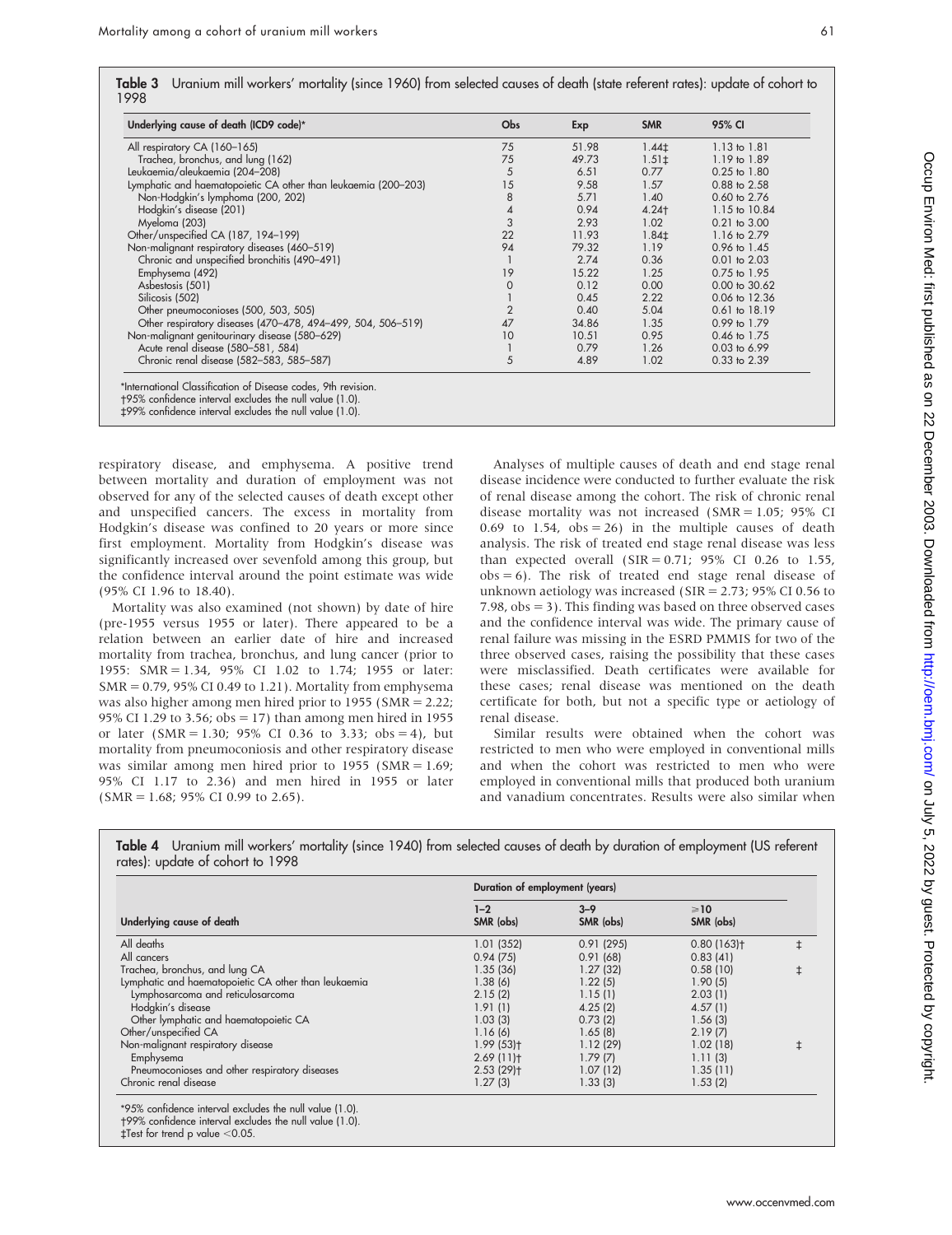| Table 5 Uranium mill workers' mortality (since 1940) from selected causes of death by length of time since first employment |  |  |  |  |  |
|-----------------------------------------------------------------------------------------------------------------------------|--|--|--|--|--|
| (US referent rates): update of cohort to 1998                                                                               |  |  |  |  |  |

|                                                      | Time since first employment (years) |                        |                             |  |  |  |
|------------------------------------------------------|-------------------------------------|------------------------|-----------------------------|--|--|--|
| Underlying cause of death                            | $<$ 10<br>SMR (obs)                 | $10 - 19$<br>SMR (obs) | $\geqslant$ 20<br>SMR (obs) |  |  |  |
| All deaths                                           | 0.95(68)                            | 0.87(125)              | 0.93(617)                   |  |  |  |
| All cancers                                          | 0.62(7)                             | 0.88(25)               | 0.92(152)                   |  |  |  |
| Trachea, bronchus, and lung CA                       | 0.36(1)                             | 1.45(13)               | 1.12(64)                    |  |  |  |
| Lymphatic and haematopoietic CA other than leukaemia | 1.35(1)                             | 0.00(0)                | 1.72(15)                    |  |  |  |
| Lymphosarcoma and reticulosarcoma                    | 3.33(1)                             | 0.00(0)                | 2.24(3)                     |  |  |  |
| Hodgkin's disease                                    | 0.00(0)                             | 0.00(0)                | $7.19(4)**$                 |  |  |  |
| Other lymphatic and haematopoietic CA                | 0.00(0)                             | 0.00(0)                | 1.18(8)                     |  |  |  |
| Other/unspecified CA                                 | 0.00(0)                             | 1.21(2)                | $1.76(19)$ *                |  |  |  |
| Non-malignant respiratory disease                    | 1.32(4)                             | 1.48(11)               | $1.42(85)$ **               |  |  |  |
| Emphysema                                            | 2.39(1)                             | 2.21(4)                | $1.89(16)*$                 |  |  |  |
| Pneumoconioses and other respiratory diseases        | 3.73(2)                             | 2.24(4)                | $1.61 (46)$ <sup>**</sup>   |  |  |  |
| Chronic renal disease                                | 3.95(3)                             | 1.23(1)                | 0.92(4)                     |  |  |  |

the cohort was restricted to men without known employment in other aspects of the uranium industry.

#### **DISCUSSION**

Uranium exposure presents both chemical and radiological hazard potentials. Both the chemical and radiological toxicity are influenced by the biological solubility of a given uranium compound. Poorly soluble uranium compounds are cleared slowly from the lungs and pose a potential internal radiation hazard. More soluble compounds are absorbed rapidly from the lungs, decreasing the radiation hazard, but increasing the potential for renal toxicity.<sup>19 20</sup> In the ore handling and preparation areas of the mills, the uranium in ore dusts consists mostly of insoluble uranium oxides with a relatively small fraction of the more soluble uranium compounds. The potential for exposure to the long lived alpha emitters (uranium-238, uranium-234, thorium-230, radium-226, and lead-210) is greatest in these areas of the mill. In the yellowcake drying and packaging areas of the mill, the uranium in yellowcake consists of a complex mixture of uranium compounds of varying solubility. The composition and solubility of the yellowcake product depends on the drying temperature employed.<sup>19 21</sup> In mills that dry the product at relatively low temperatures (100–150˚C), the yellowcake product is high in ammonium diuranate  $[(NH<sub>4</sub>)<sub>2</sub>U<sub>2</sub>O<sub>7</sub>]$  which is highly soluble in lung fluids; in mills that dry the product at relatively high temperatures (370– 538°C), the yellowcake is high in uranium oxide  $(U_3O_8)$ which is mostly insoluble in lung fluids.<sup>21 22</sup> Based on available data on drying temperatures and drying equipment, four of the five conventional mills in this study used relatively high drying temperatures. The fifth mill did not prepare a dried yellowcake product; rather, it produced filter press cake or a uranium product liquor, depending on the year of operation. Accordingly, most mill workers in this study worked in mills that probably produced yellowcake of relatively low solubility.

Both human and animal data suggest that insoluble uranium compounds and thorium accumulate in the tracheobronchial lymph nodes.23–26 Because of this, it has been suggested that studies of early uranium workers evaluate the effects on lymphatic tissues.<sup>25</sup> In the previous study of workers at the mills in this study, a significant increase in mortality from lymphatic and haematopoietic malignancies other than leukaemia was observed after 20 years latency, based on six deaths.<sup>7</sup> We also found an excess in mortality from lymphatic and haematopoietic malignancies other than leukaemia but the magnitude of the excess was less than the excess observed in the previous study. The observed excess was due to an excess in both Hodgkin's disease mortality and lymphosarcoma and reticulosarcoma mortality based on four observed deaths each. The ability to evaluate exposure response relations, using duration of employment as a surrogate of exposure, was limited by the small number of observed deaths from these cancers. Of the eight observed deaths due to Hodgkin's disease, lymphosarcoma, and reticulosarcoma in this study, three were observed in the previous study and one was observed in the study by Archer and colleagues.<sup>8</sup>

Hodgkin's disease and non-Hodgkin's lymphoma, a group of lymphomas which includes lymphosarcoma and reticulosarcoma, have not been clearly linked to radiation.<sup>27</sup> <sup>28</sup> Data on the risk of death from Hodgkin's disease and non-Hodgkin's lymphoma among uranium or thorium workers are limited. An increased risk of Hodgkin's disease mortality and lymphosarcoma and reticulosarcoma mortality has been observed among uranium processing workers at the Fernald Feed Materials Production Center near Cincinnati, Ohio  $(SMR = 2.04, 95\% \text{ CI } 0.74 \text{ to } 4.43, \text{ obs} = 6; \text{ and } SMR = 1.67,$ 95% CI 0.72 to 3.29, obs = 8, respectively)<sup>29</sup> and thorium processing workers (SMR = 1.64, 95% CI 0.33 to 4.79,  $obs = 3$ ; and  $SMR = 1.14$ ,  $95\%$  CI 0.23 to 3.34,  $obs = 3$ , respectively),<sup>30</sup> but not among uranium processing workers at the Y-12 plant at Oak Ridge, Tennessee<sup>31</sup> and Mallinckrodt Chemical Works in St Louis, Missouri<sup>32</sup> or among a combined cohort of uranium and other miners from 11 studies.<sup>33</sup> Hodgkin's disease mortality and incidence and non-Hodgkin's lymphoma incidence was associated with cumulative external radiation dose among workers at the Springsfield uranium production facility; the effects of internal exposures were not evaluated.<sup>34</sup> In general, these studies, like the current study, are limited by the small number of deaths from Hodgkin's disease and non-Hodgkin's lymphoma among exposed workers.

A new finding in this update not previously reported was a small increase in mortality from cancer of the trachea, bronchus, and lung, particularly relative to state rates. We also observed an increased risk of mortality from nonmalignant respiratory disease. Mortality from lung cancer was higher based on state rates than US rates, whereas mortality from non-malignant respiratory disease was lower based on state rates than US rates. This is consistent with the relatively low smoking attributable mortality and relatively high chronic obstructive lung disease mortality in Arizona, Colorado, and New Mexico compared to other states.<sup>35</sup> The reason for the discrepancy in smoking-attributable mortality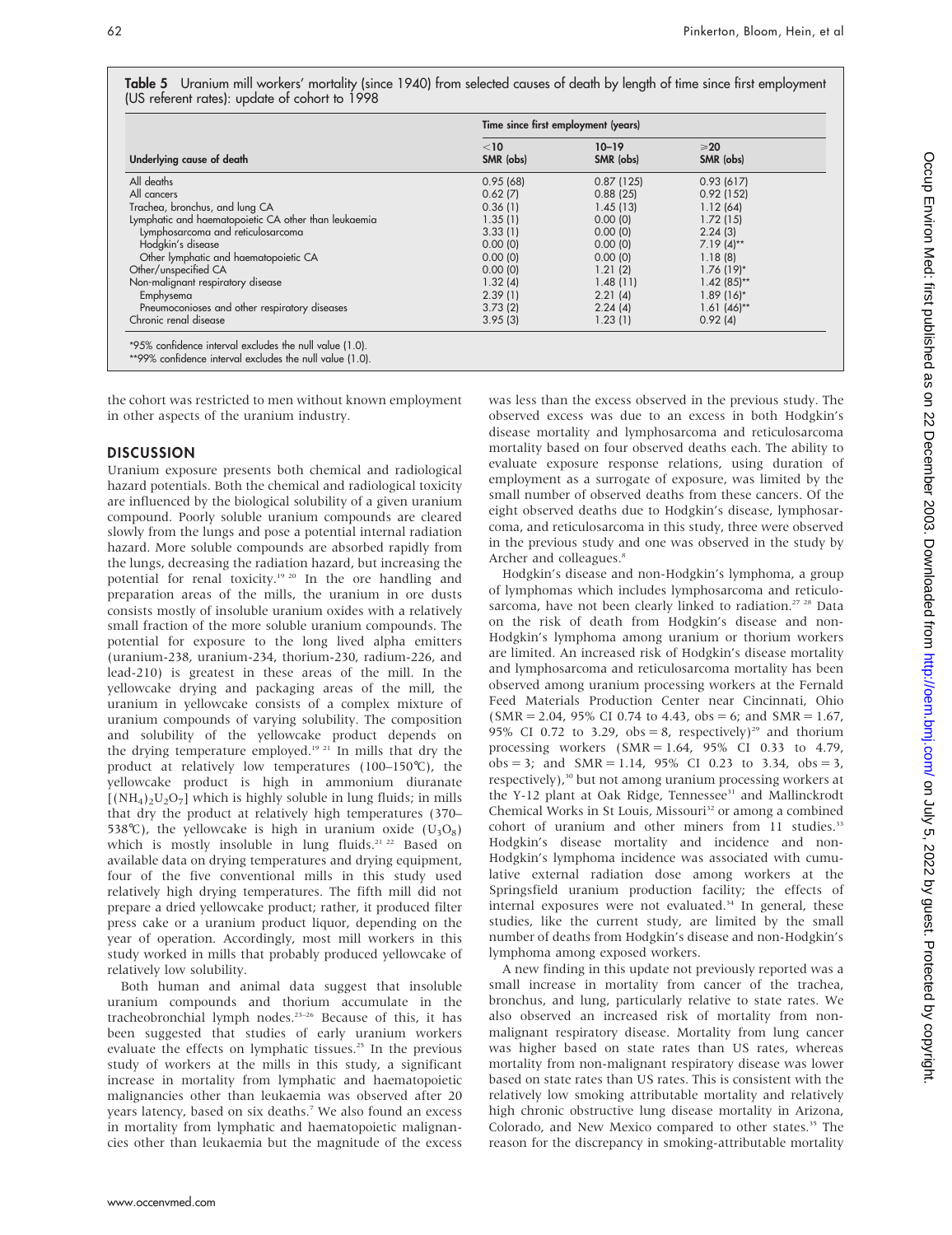and chronic obstructive lung disease mortality in many inland western states is unknown. However, the results suggest that regional differences in mortality may explain, in part, the observed excess in non-malignant respiratory disease mortality based on US rates.

The excess in both lung cancer mortality and emphysema mortality was greater among workers hired prior to 1955, when there was little emphasis on dust control and exposures to uranium and silica containing dusts were presumably higher. However, mortality from lung cancer and nonmalignant respiratory disease was inversely related to duration of employment. We found no evidence that workers who were hired prior to 1955 were more likely to be short term workers. The inverse relation between lung cancer and emphysema mortality and duration of employment in this study may be a reflection of the healthy worker survivor effect, in which individuals who remain in the workforce over time tend to be healthier than those who leave.<sup>36</sup> Duration of employment may also be a poor surrogate of exposure in this study since exposures are thought to have varied considerably by mill area and over time.

Some data suggest that uranium workers other than miners may be at increased risk of lung cancer<sup>29 31</sup> and nonmalignant respiratory disease.<sup>37</sup> Uranium ore dust has been shown to induce pulmonary lesions in animals<sup>23</sup> 38 39 and lung cancer in rats.40 Silica exposure has been reported to lead to the development of silicosis, emphysema, obstructive airways disease, and lymph node fibrosis.<sup>41</sup> Although the carcinogenicity of silica continues to be debated in the scientific community, several investigators have showed an increased risk of lung cancer among workers exposed to silica.<sup>42–44</sup> Vanadium containing compounds have known acute respiratory effects,<sup>45</sup> but it is less clear whether exposure to vanadium can lead to chronic non-malignant respiratory disease.<sup>45 46</sup> In this study, we only observed three deaths from silicosis and unspecified pneumoconioses. The majority of the excess in non-malignant respiratory disease mortality was due to mortality from emphysema and other respiratory disease.

Other potential explanations also exist for the observed excesses in mortality from lung cancer and non-malignant respiratory disease mortality. Smoking data are not available for this cohort, and differences in smoking habits between the cohort and the general population may partially explain the excesses observed. White men in the Colorado Plateau uranium miners cohort were heavy smokers,<sup>6 47</sup> but it is unknown whether the smoking habits of uranium mill workers who never worked underground in uranium mines would be similar to these miners. Even if the mill workers in this study were more likely to smoke than the general population, other investigators have shown that smoking is unlikely to account for SMRs above 1.3 for lung cancer and other smoking related diseases.<sup>48</sup> Other potential factors that may contribute to these excesses include unknown employment in underground uranium mines and employment in other mines with increased levels of radon and radon decay products. It is unlikely that the cohort included many mill workers who also worked as uranium miners. Mill workers who also worked in uranium mines were identified by reviewing the work history records and by matching the cohort to a NIOSH file of over 18 000 uranium miners. All identified uranium miners were excluded from the final cohort. However, members of the cohort may have been more likely to work in other types of mines than the general population.

We found a small non-significant excess in chronic renal disease when using US rates as a comparison; this excess was not apparent when only deaths between 1960 and 1998 were analysed (both underlying cause and multiple cause). Renal effects have been observed among silica exposed workers.

Goldminers and industrial sand workers exposed to silica have been found to be at excess risk of death from renal disease and to have increased renal disease incidence.<sup>16 49 50</sup> Low level  $\beta_2$  microglobulinuria and aminoaciduria has been observed among uranium mill workers exposed to soluble uranium compounds at a mill not in the current study,<sup>9</sup> but little data on chronic renal disease mortality among uranium workers exist. An increase in mortality from chronic nephritis  $(SMR = 1.88; 95\% \text{ CI } 0.75 \text{ to } 3.81)$  was observed among uranium processing workers at Mallinckrodt, based on six observed deaths.32 An excess in chronic renal disease mortality has been observed among uranium miners  $(SMR = 1.6; 95\% \text{ CI } 0.7 \text{ to } 3.0, \text{ obs} = 9)$ , but the observed excess was not related to duration of employment.<sup>6</sup>

This study may have underestimated the risk of ESRD and renal disease mortality associated with uranium milling. We observed an excess in chronic renal disease mortality during the follow up period 1940–59, but not during the follow up period 1960–98. This suggests that the exclusion of cohort members who died or were lost to follow up prior to 1960 may have been a significant limitation in our ability to evaluate the risk of ESRD and chronic renal disease mortality using multiple cause of death data. Because the cohort is relatively old, approximately 22% of the cohort was excluded from the analysis of ESRD because they died or were lost to follow up before the ESRD PMMIS is first considered complete, which also reduced the statistical power of the ESRD analysis. In addition, the majority of the mill workers in this study were probably exposed to relatively insoluble forms of uranium. The risk of renal disease may be higher in mills using relatively low drying temperatures where the potential for exposure to soluble forms of uranium is greater. The study evaluated chronic renal disease mortality and ESRD and was not able to evaluate the risk of less severe renal effects.

In conclusion, we observed an excess in mortality from haematopoietic and lymphatic malignancies other than leukaemia, trachea, bronchus, and lung cancer, non-malignant respiratory disease, and chronic renal disease. Some of these excesses were based on a small number of deaths and the confidence intervals around the point estimates were wide. Limitations include the lack of smoking data, small cohort size and limited power to detect a moderately increased risk of some of the a priori outcomes of interest, and the inability to evaluate exposure-response relations using individual estimates of exposure to uranium, silica, and vanadium. Because of these limitations and the lack of a positive trend between the observed excesses and duration of employment, firm conclusions about the relation of the observed excesses and mill exposures are not possible.

#### ACKNOWLEDGEMENTS

This study was funded in part by the United States Army Center for Health Promotion and Preventive Medicine (the former United States Army Environmental Hygiene Agency) and the United States Department of Energy.

We gratefully acknowledge the dedication of Ms Chris Gersic who carefully recoded and updated the work histories for this study. We also thank Mr Frank McGinley and Mr Bill Chenoweth for providing valuable information on mill operations and job titles and the companies participating in the study for assisting us in obtaining and understanding work history records.

The manuscript was written by employees of the US government as part of their official duties; the work is therefore not subject to copyright.

#### Authors' affiliations .....................

L E Pinkerton, T F Bloom, M J Hein, E M Ward, The National Institute for Occupational Safety and Health, Division of Surveillance, Hazard Evaluations and Field Studies, Industrywide Studies Branch, 4676 Columbia Parkway, Cincinnati, Ohio 45226, USA